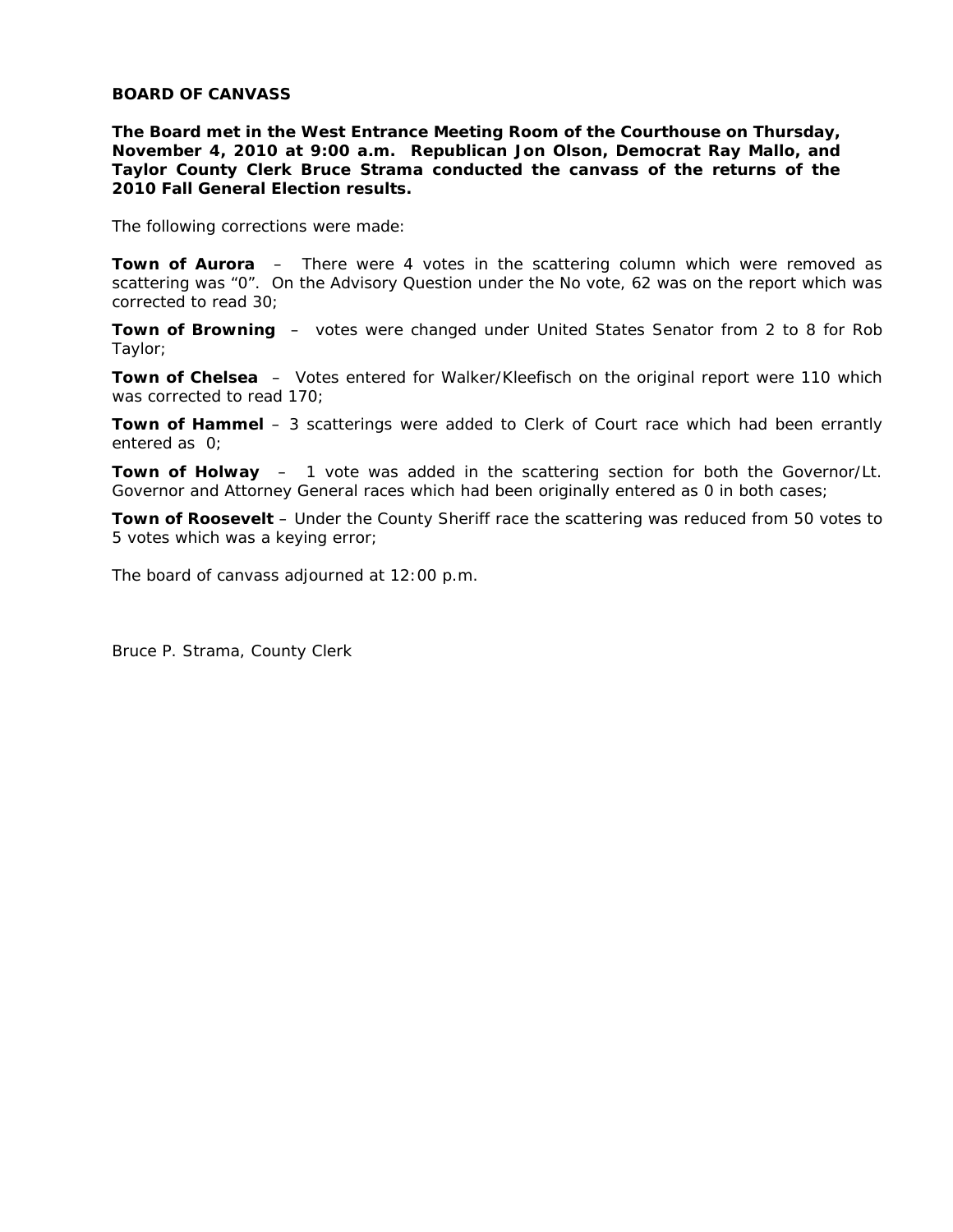## **BOARD OF CANVASS**

**The Board met in the West Entrance Meeting Room of the Courthouse on Thursday, September 16, 2010 at 9:00 a.m. Republican Jon Olson, Democrat Ray Mallo, and Deputy County Clerks Jacky Peterson and Carol Ziemer conducted the canvass of the returns of the 2009 Fall Primary results.** 

It was the consensus of all present that no write-in votes would be included in the totals if they were for Mickey Mouse, Donald Duck, No Name or other noncommittal options.

The following corrections were made:

**Town of Goodrich** – a vote added for Libertarian candidate Vergil for Lieutenant Governor changing the count to 1;

**Town of Grover** – votes were changed from 1 to 2 for Democratic candidate Sanders for Lieutenant Governor;

**Town of Little Black** – write-in votes were changed from 0 to 1 scattering for the Republican candidate for Representative to the Assembly, District 87;

**Town of Maplehurst** – scatterings for Democratic candidate for US Senator was changed from 1 to 0;

**Town of Medford** – votes for Democratic candidate Hassett for Attorney General was changed from 31 to 34 votes;

**Town of Molitor** – votes for Democratic candidate Sass for State Treasurer were changed from 1 to 0 votes;

**Town of Rib Lake** – votes for Independent candidate Rutherford for Representative to the Assembly, District 87, were changed from 0 to 1;

**Town of Taft** – write-in votes for Republican candidate for Sheriff were changed from 1 to 0;

**Town of Westboro** – write-in votes for Republican Representative to the Assembly, District 87, were changed from 1 to 0; votes for Republican candidate for Sheriff were changed from 3 to 2; **Village of Gilman** – write-in votes for Republican candidate for Representative to the Assembly,

District 87, were changed from 0 to 1;

**Village of Rib Lake** – votes for Democratic candidate Bohrod for State Treasurer were changed from 13 to 3; for Republican candidate Finn for US State Senator from 4 to 5 votes; and write-in votes for Republican candidate for Representative to the Assembly from 1 to 0;

**Village of Stetsonville** – votes for Republican candidate Voegeli for Lieutenant Governor were changed from 7 to 1;

**City of Medford** – write-in votes for Democratic candidate for the State Senator were changed from 1 to 0; votes for Independent candidate Langer for Governor were changed from 1 to 2; write-in votes for Democratic candidate for County Clerk of Court were changed from 5 to 3 votes; and write-in votes for Republican candidate for County Sheriff were changed from 11 to 7 votes.

The board of canvass adjourned at 12:30 p.m.

Carol Ziemer, Deputy County Clerk